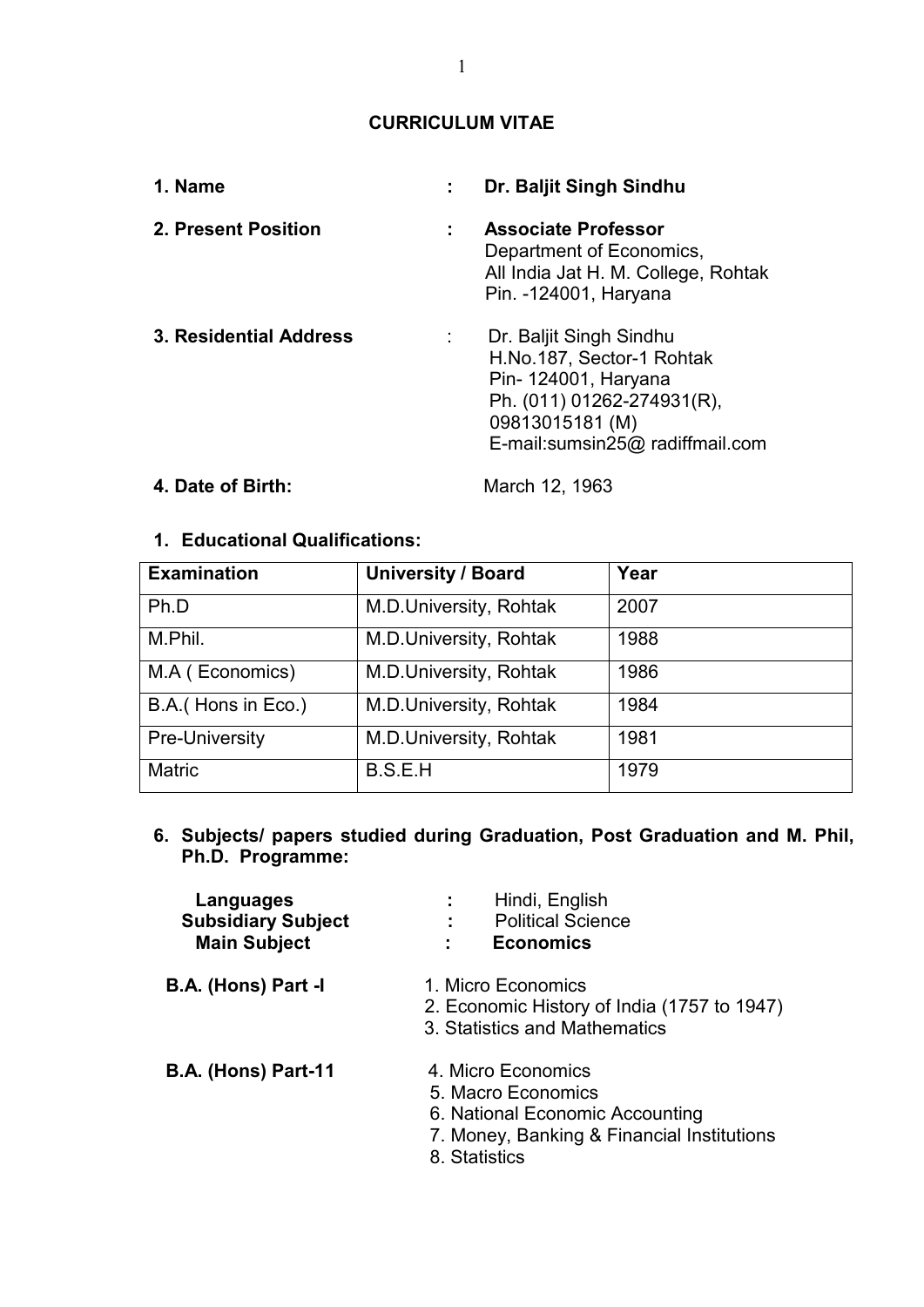| B.A. (Hons) Part -III | 9. Economic System<br>10. Comparative Economic Development<br>(U.K., U.S.S.R & Japan)<br>11. Public Finance<br>12. Economic Policy<br>13. Current Indian Economic Problems                                                                              |
|-----------------------|---------------------------------------------------------------------------------------------------------------------------------------------------------------------------------------------------------------------------------------------------------|
| M.A. (prev.)          | 1. The Nature and Methodology of Economic<br>Analysis<br>2. Micro Economics<br>3. Macro Static<br>4. Mathematics                                                                                                                                        |
| M.A. (Final)          | 5. Macro Dynamics<br>6. The Analysis of Indian Economic<br>Development<br>7. The Theory of Statistics<br>8. Econometrics                                                                                                                                |
| M. Phil. (Eco.)       | 1. Research Methodology<br>2. Advance Economic Theory<br>3. Human Resources Development<br>4. Topic of Dissertation:<br>"Analysis of Some Economic Aspects of Electric Power<br>Generation with special reference to Panipat Thermal<br>Power Station." |
| Ph.D.                 | <b>Topic of Research:</b><br>"An Integrated Resource Planning - A Case<br>Study of Haryana Electric Power System."                                                                                                                                      |

## **7. Participation & Paper Presentation in Seminars/ Workshops:**

- i. Presented the paper in the two days National Seminar organized Department of Sociology, D.A.V. College, Chandigarh on the topic " Globalization: Socio-Economic concerns in North-West" sponsored by ICSSR ( North-West Regional Centre) Punjab University on February 8-9,2013..
- ii. Attended a one day workshop on All India Survey on Higher Education on 05/05/2012 in Govt. College for Girls, Sector-14, Punchkula.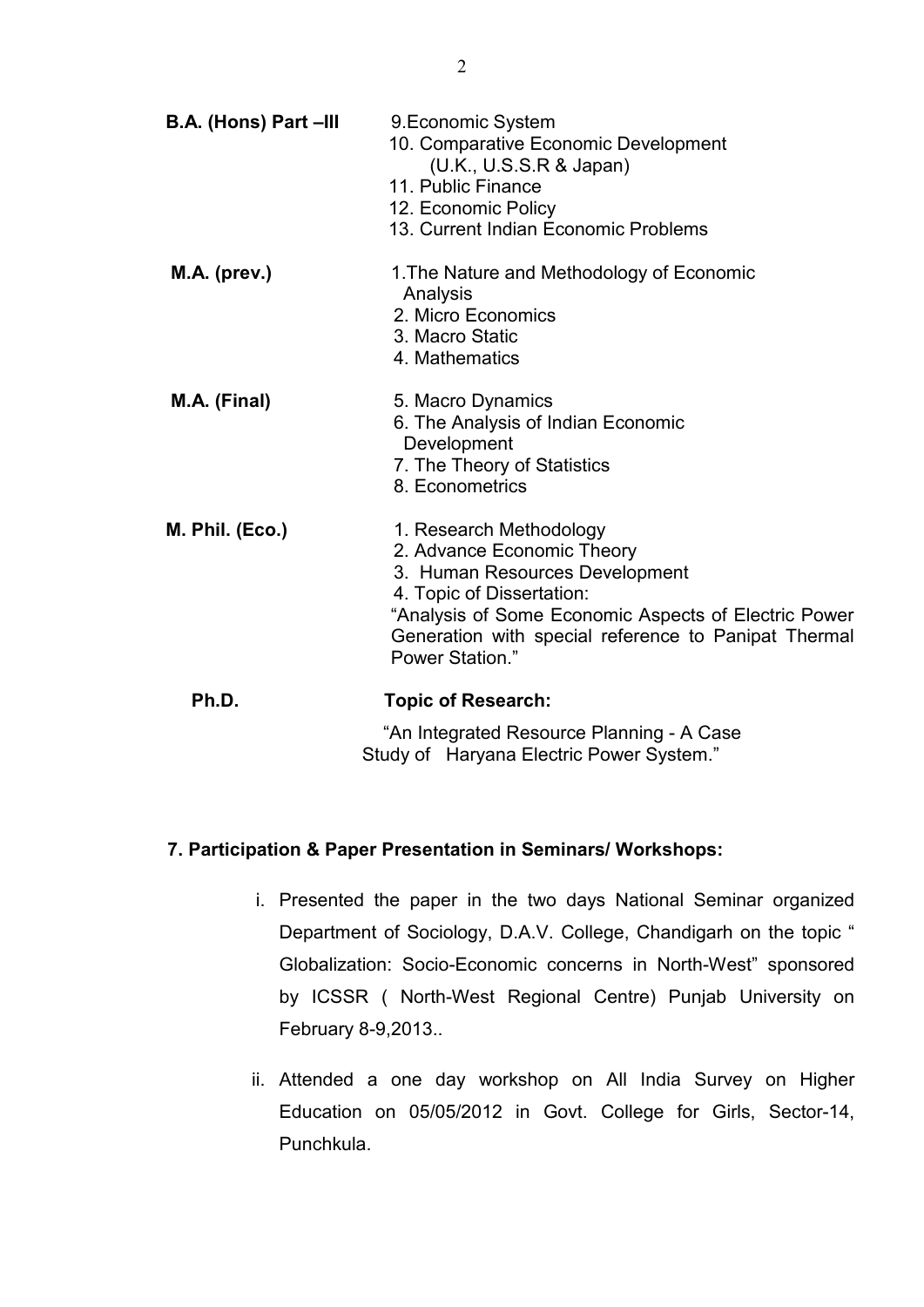- iii. Attended a one day NAAK Sponsored state level sensitizing workshop on process of Accreditation on 18th November 2011 at Bhagat Phool Singh Mahila Vishwavidyala Khanpur Kalan Sonipat.
- iv. Presented the paper in the National Seminar organized by J.V.M.G.R.(P.G.) College Charkhi Dadri from 14.03.2011 to 15.03.2011.
- v. Presented the paper in the  $14<sup>th</sup>$  North West Indian Sociological Association Conference organized by Department of Sociology, M.D.University, Rohtak from 03.04.2011 to 03.04.2011.
- vi. Attended a one day workshop on Right to Information Act ,2005 held on 05.12.2008 at Divisional Training Centre ( A Unit of HIPA) Panchkula.
- vii. Attended a Two days National workshops from Feb 12-13, 2005 organized by SHRAVAN institute of Special Education & Research, Rohtak
- viii. Participated in XXIV Annual Conference of Haryana Economic Association held on Sept. 29& 30, 2004 in the Department of Economics, Maharshi Dayanand University, Rohtak
- ix. Participated in three days workshop at Pune from July 26 2004 to July 28, 2004 organized by Prayas Energy Group, Pune.
- x. Worked as Chief Organizing Secretary as well as presented the Paper in the National Seminar on the topic WTO and India held in the Dept of Economics, A.I.J.H.M. College, and Rohtak on 1<sup>st</sup> and 2<sup>nd</sup> March 2003.
- xi. Presented the paper in the Refresher course in Economics organized by Dept. of Economics, M. D. University, Rohtak from 07.03.2002 to 27.03.2002.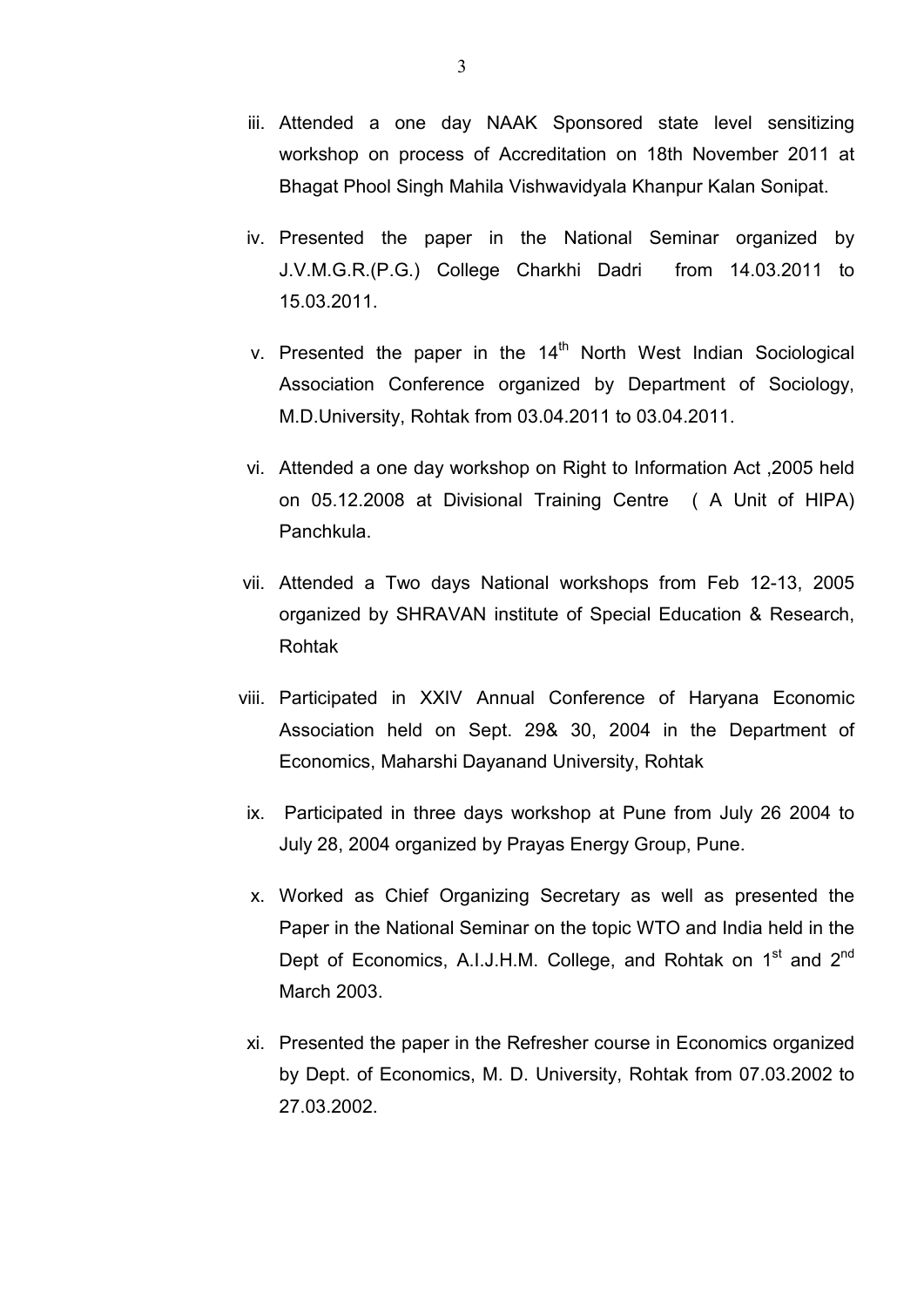- xii. Presented the paper on Trends in energy policy of India in the Refresher course in Economics organized by ASC, Kurukshetra University Kurukshetra from 01.10.2001 to 20.10.2001
- xiii. Presented the paper on the New Economic Policies and trends in Employment in India in the Refresher course in Economics organized by Academic Staff College, Jawaharlal Nehru University, New Delhi from 01.01.2001 to 25.01.2001
- xiv. Presented the paper on Power Reforms in Haryana State in the National Workshop on " Event on Power Sector Reforms" Organized by 'PRAYAS', Pune & focus on Global South at Mumbai from  $6<sup>th</sup> -9<sup>th</sup>$ December 2000.
- xv. Participated in the Orientation Course in the Application of Computers in Social Science Research organized by Dept. of Economics, Jamia Milia University, New Delhi, from 12.03.1999 to 26.03 1999.
- xvi. Participated in the Orientation Course, organized by Academic Staff College, Punjab University, Chandigarh from 19. 05.1998 to 15.06 1998.

## **8. Teaching Experience:**

- **i.** Worked as Assistant Professor in Economics on Part- basis in Govt. College, Jhajjar, Rohtak, Haryana from 24.10.1991 to 06.11.1991.
- **ii.** Presently working as Assistant / Associate professor in Economics in All India Jat H. M. College, Rohtak, Haryana on regular basis w.e.f. 07. 11.1991.

## **9. Research Experiences**

1. Worked as Research Officer in ICSSR sponsored Project "Economic and Financial Performance: A case Study of Haryana State Electricity Board" in the Deptt. Of Economics at M.D.University, Rohtak from 20.08.1989 to 11.11.1990.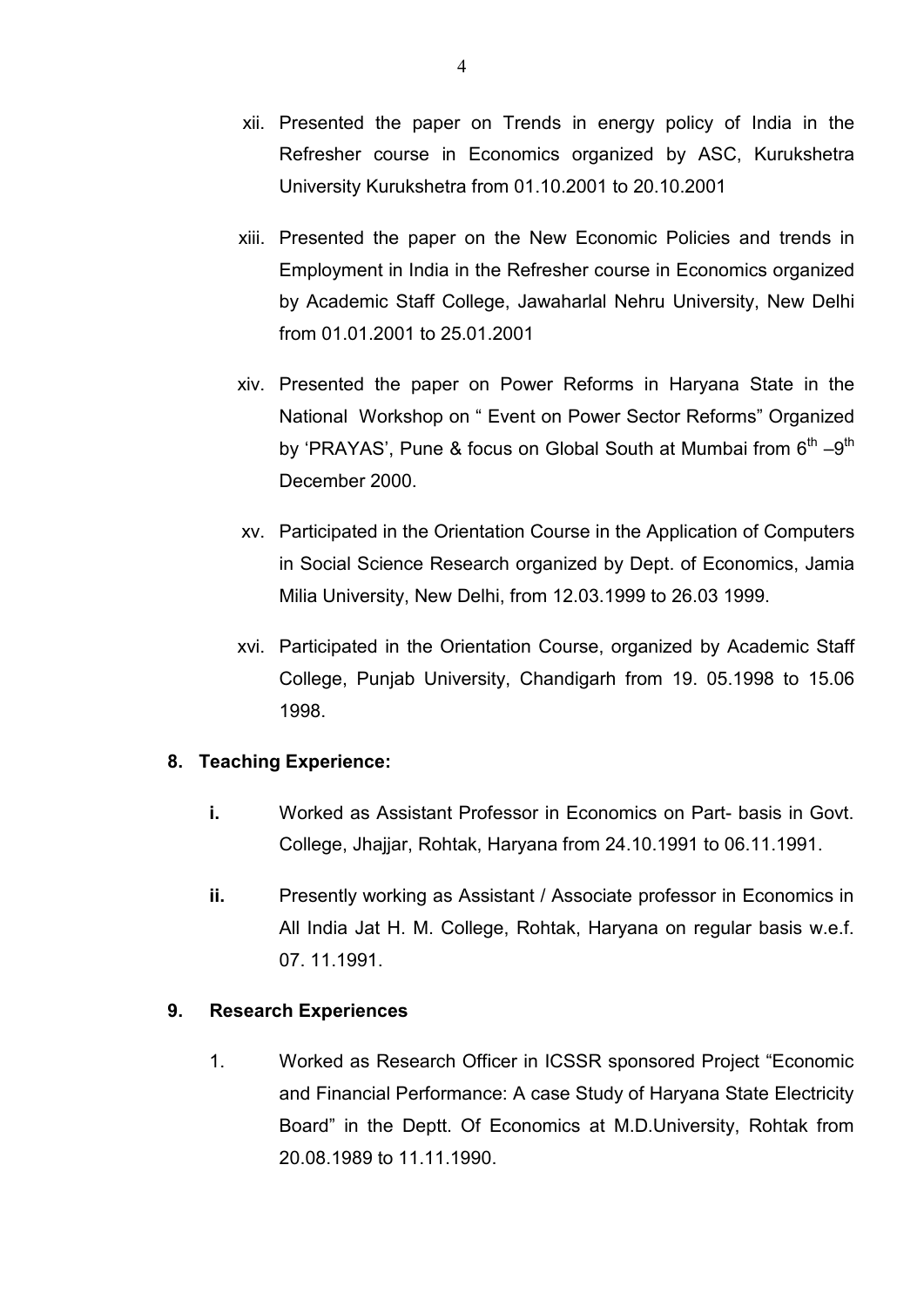- 2. Worked as Research Assistant in the Institute for Studies in Industrial Development (ISID) Narendra Niketan, I.P. Estate, New Delhi 110002. (A Sponsored Institute of ICSSR) from 12.11.1990 to 18.10.91.
- 3. A Minor Research Project entitled **"Least Cost Power Planning: A case study of Haryana State"** is completed on 7.2.2006 with the financial assistance from University Grants Commission. New Delhi-2.
- 4. Worked as Assistant Project Director in the **Survey Report of BRGF Scheme In Mahendragarh District of Haryana:** *A project Sponsored b*y Haryana Institute of Rural Development, Nilokheri – Haryana and Submitted to Ministry of Panchayati Raj *Govt. of India, New Delhi during the session 2010-11*

## **10. Publication Work:**

## **Research Articles:**

- **1** "Economic Efficiency in Thermal Power Generation- A Study of Panipat Thermal Power Station" Energy management Journal, Vol.14, No. 3, Oct.-Dec, 1990, P. 11-15.
- **2** "Technical Efficiency in Thermal Power Plants:- a Study of Panipat Thermal Power Station" The Journal of Institute of Public enterprises, Vol. 13, No, September 1990, P.274-283.

## **Books:**

**1.** Micro Economics for Business Decisions, Thakur Publications , New Delhi

# **11. Following Students have been supervised in completing their Dissertation for M.Phil Degree**

i. **Sh. Pankaj Kumar**, 'Trends of Money Supply after Economic Reforms (1990-91" M.Phil Dissertation Submitted to Department of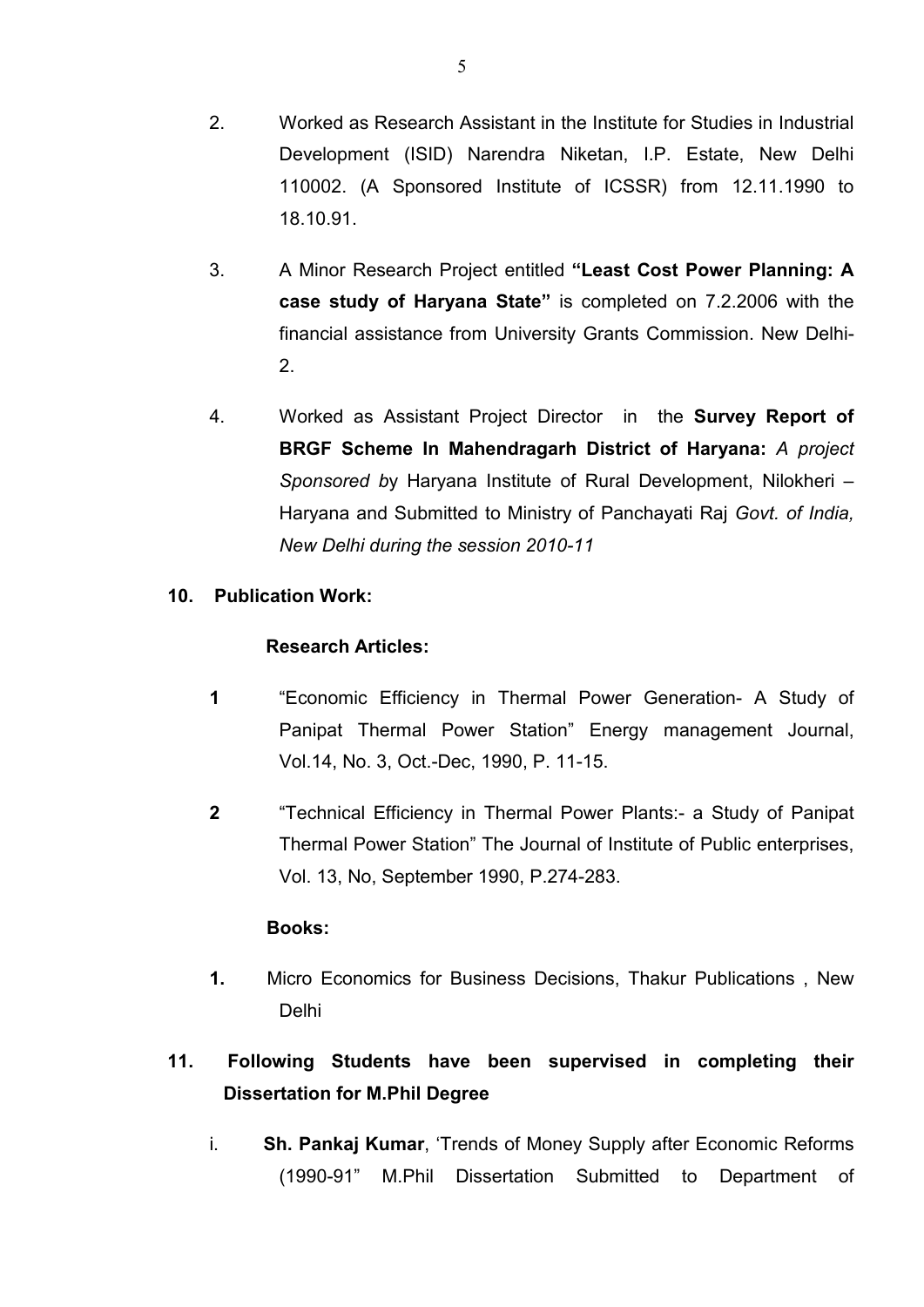Economics, Chaudhary Devi Lal University, Sirsa, Haryana during the session 2006-07.

- ii. **Sh. Vinod Kumar Aggarwal**, 'Evolutions of Women in Corporate Sector' M.Phil Dissertation Submitted to Department of Economics, Periyar University, Salam-Tamil Nadu during the session 2007-08.
- iii. **Smt Sunita Gupta**, 'Deforestation of Environmental Degradation in India, M.Phil Dissertation Submitted to Department of Economics, Periyar University, Salam-Tamil Nadu during the session 2007-08.
- iv. **Ms Priya Sharma,** 'Role of Infrastructure in Agriculture Development: A Study of Haryana, M.Phil Dissertation Submitted to Department of Economics, Ch.Devi Lal University, Sirsa during the session 2007-08.
- v. **Ms Anu ,** ' An Analysis of Implementation and the impact of land reform in Haryana State, M.Phil Dissertation Submitted to Department of Economics, Ch.Devi Lal University, Sirsa during the session 2009- 10.

# **12. Approved External examiners by the PERIYAR UNIVERSITY, SELAM-636011 (TAMIL NADU) to Guide its Ph.D or M.Phil Students.**

## **13. Administrative Duty in the college**

- 1. Remained in-charge of UGC Cell of the College from 12/08/07 to Aug.2011. During this period as a result of sincere work, the college got the prestigious status of "**College with Potential of Excellence (CPE).** In addition to it , the college also received a total grant of more than Rs 4 crore for various schemes as mentioned below:
	- CPE -( **One Crore**),
	- Sports Grant -(**Rs. 95 lacs**)
	- Women Hostel -(**Rs.80 lac**),
	- Additional Grant -(**Rs.40 lacs**),
	- General Developments -(**Rs.29.62 lacs**) ,
	- Golden Jubilee Grant -(**Rs. 25 lacs**),
	- Basic Scientific Research -( **Rs.25 lacs**),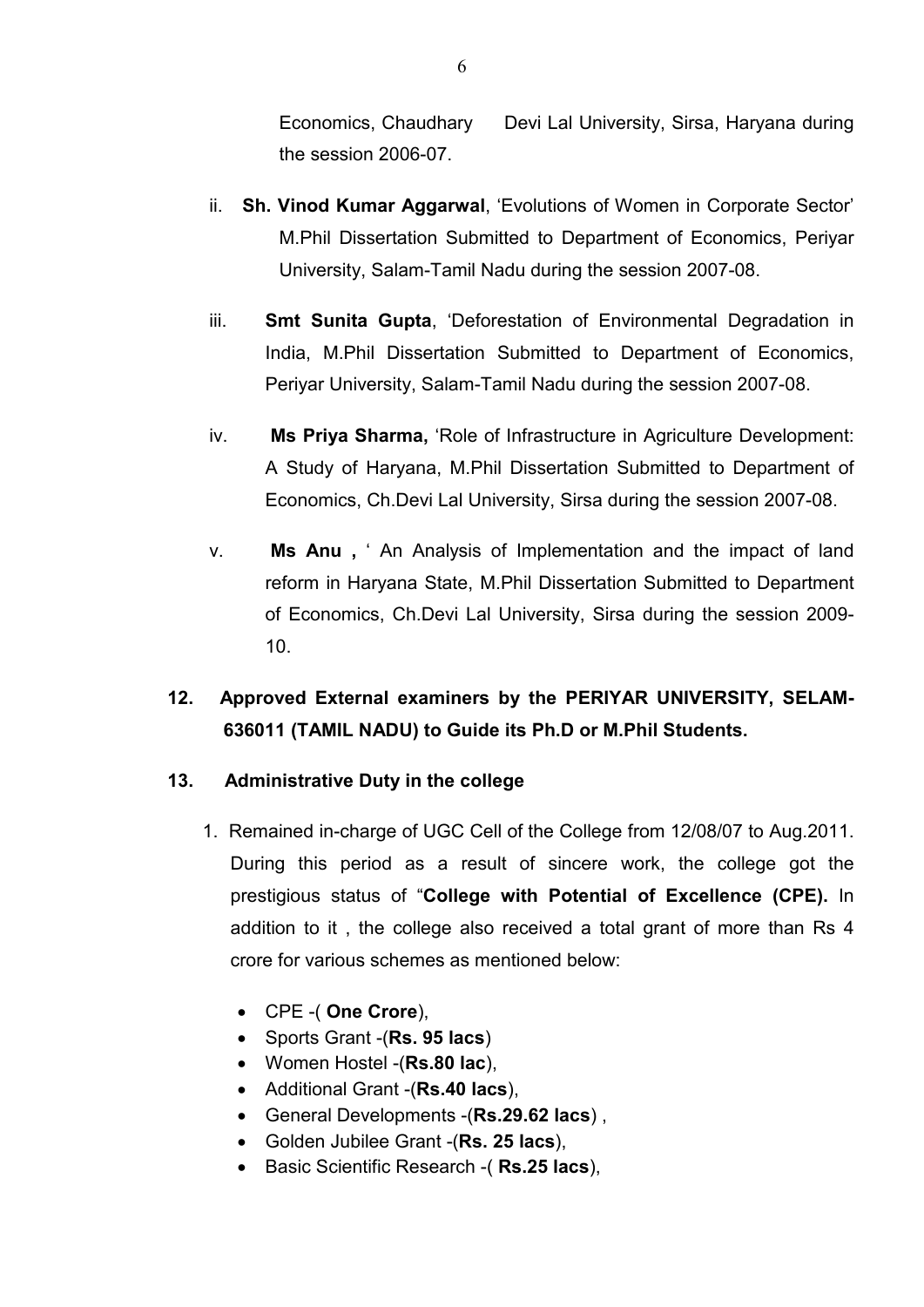- Salary of Substitute Teachers (**Rs.6 lacs**),
- Celebration of the International Year of Chemistry (**One lac**),

 The above grant has upgraded the internal quality of the college and strengthen its infrastructure.

- 2. Remained In-Charge of RTI Cell of the college, under RTI Act, 2005 from 19/01/08 to Aug.2011 and all RTI applications have been taken up in time.
- 3. Worked as Acting Principal of the college from 5/07/11 to 11/10/2012. In this short of span, the following steps are undertaken in improving academic as well as physical environment of the college.

### **Initiatives to improve Infrastructural Facilities**

- I. Construction of New Women Hostel was started with the financial help of Rs. 80 lacs from UGC.
- II. Wooden doors and windows were installed in library cum common room in girl's hostel.
- III. Girl's common room in the college was renovated with new flooring, toilet facilities and iron shading.
- IV. New boundary walls with grills & three big iron gates were erected for safety measures in the college and girls Hostel.
- V. New service road of RCC was constructed in college campus parallel to NH 10.
- VI. Sewerage line was laid down for proper sewerage system in the college.
- VII. New toilets facilities for buys were created.
- VIII. New Computerized Administrative Block, with A C facilities and outside iron shading for students, was developed in a new building.
- IX. All existing buildings were got repaired and whitewashed.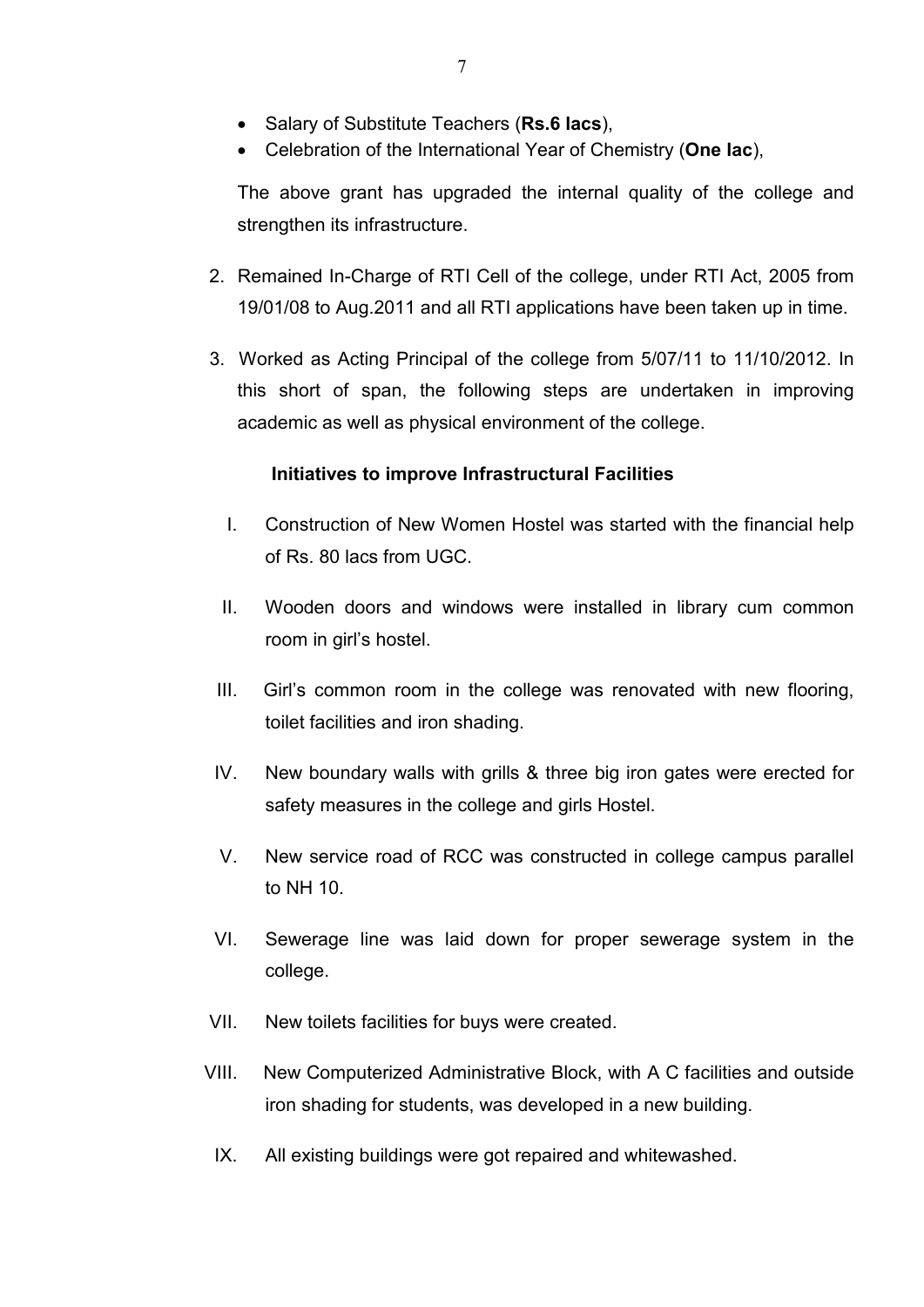- X. Water facilities with aqua guards were provided to the students and staff in departments.
- XI. Renovation of Auditorium Hall was started with the financial help of Rs 25 lacs from UGC.
- XII. Process of installing separate hotline electric transformer in the college was started
- XIII. Flood light was installed in the college campus with the help of District Adminstation,
- XIV. Process of networking of new water fittings in the existing and newly created green belts was started.

#### **Initiatives to improve Academics facilities**

- XV. New AC Conference Hall of a seating capacity of 125 persons with latest gadgets was developed for workshops / conferences etc.
- XVI. Black boards, Lecture Stands etc were provided to all class rooms.
- XVII. Iron Notice Boards were installed at college main gate and other places in the college campus to update the students
- XVIII. All Laboratories of the college were strengthened with latest equipments, furniture and fixtures etc by spending more than forty lacs rupees.
- XIX. The work of establishing four new Chemistry and three new Physics labs with latest equipments, furniture and fixtures were started in the new science building of the college.
- XX. Notice Boards were provided to all the departments as well as to the students in the college campus.
- XXI. International year of Chemistry, 2011 was celebrated in the college with financial help of Rs 1 lac from UGC.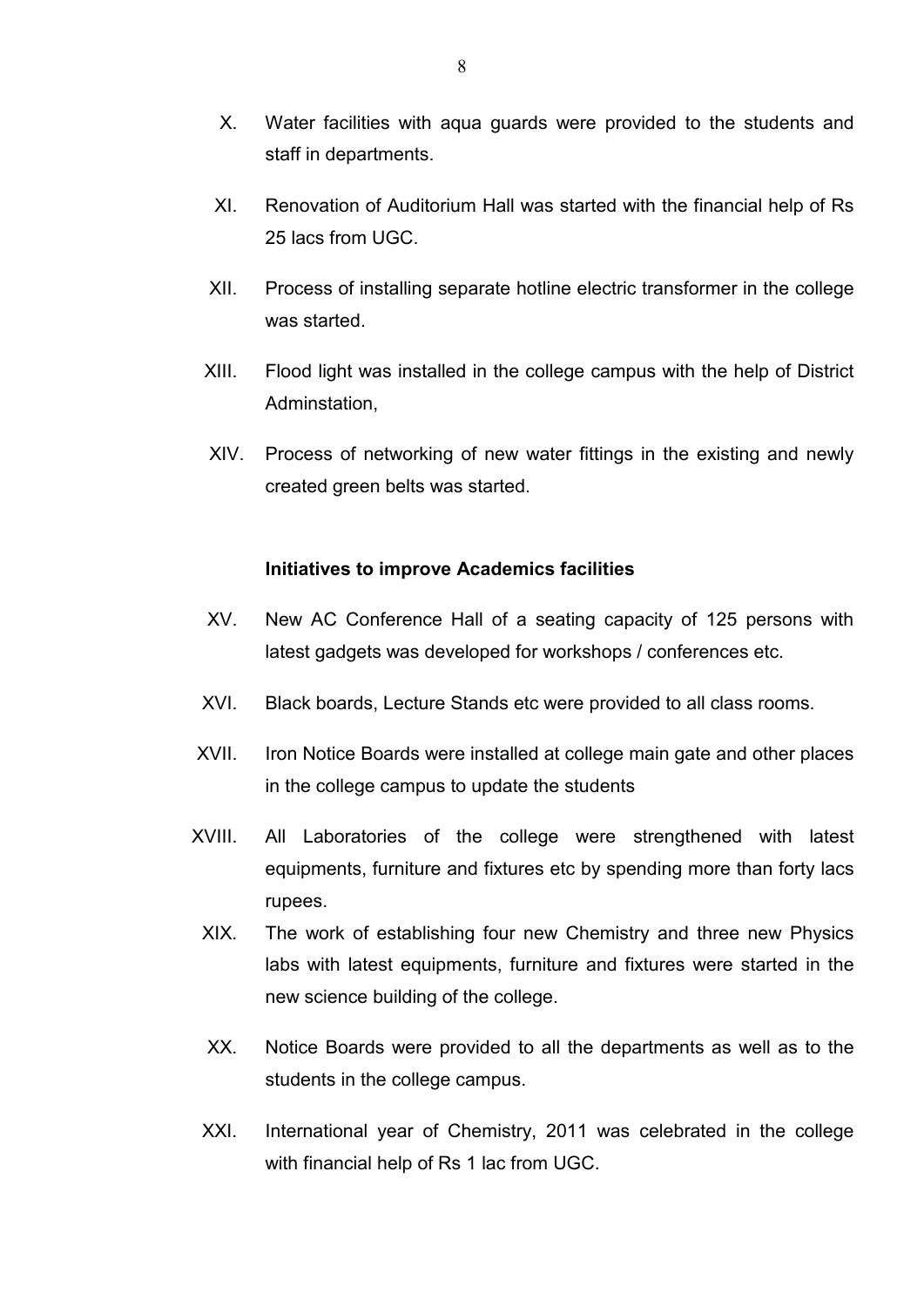#### **Initiatives to promote sports facilities**

- XXII. Outdoor stadium with 8 tracks were developed with 3 feet earth filling and Iron Gate with the financial help of Rs.40 lacs from UGC.
- XXIII. Sports equipments were purchased with the financial help of Rs.5 lacs from UGC.
- XXIV. Construction of Indoor Shooting Range was started with the financial help of Rs.50 lacs from UGC.

### **Initiatives for Up Gradation of Technology**

- XXV. The Central library of the college was computerized.
- XXVI. Five smart class rooms with Interactive Board, projector, white boards, curtains etc were developed.
- XXVII. The work of office automation in the college was completed.
- XXVIII. Four CCTV camera's in the campus were installed for safety measures
- XXIX. Computers, printers and Internet connection were provided to all departmental rooms.
- XXX. Biometric attendance Machine for staff members were installed to ensure punctuality of staff members.

### **Initiatives for Campus Beatification**

- XXXI. All unserviceable iron and wooden articles lying here and there in the campus for long time were assembled and got auctioned.
- XXXII. Earth filling at uneven places in the campus was done and green belts were developed in the campus.
- XXXIII. Pavements of interlocking tiles were constructed for better connectivity in the campus.
- XXXIV. Heavy plantation was done in the college to make it greener.